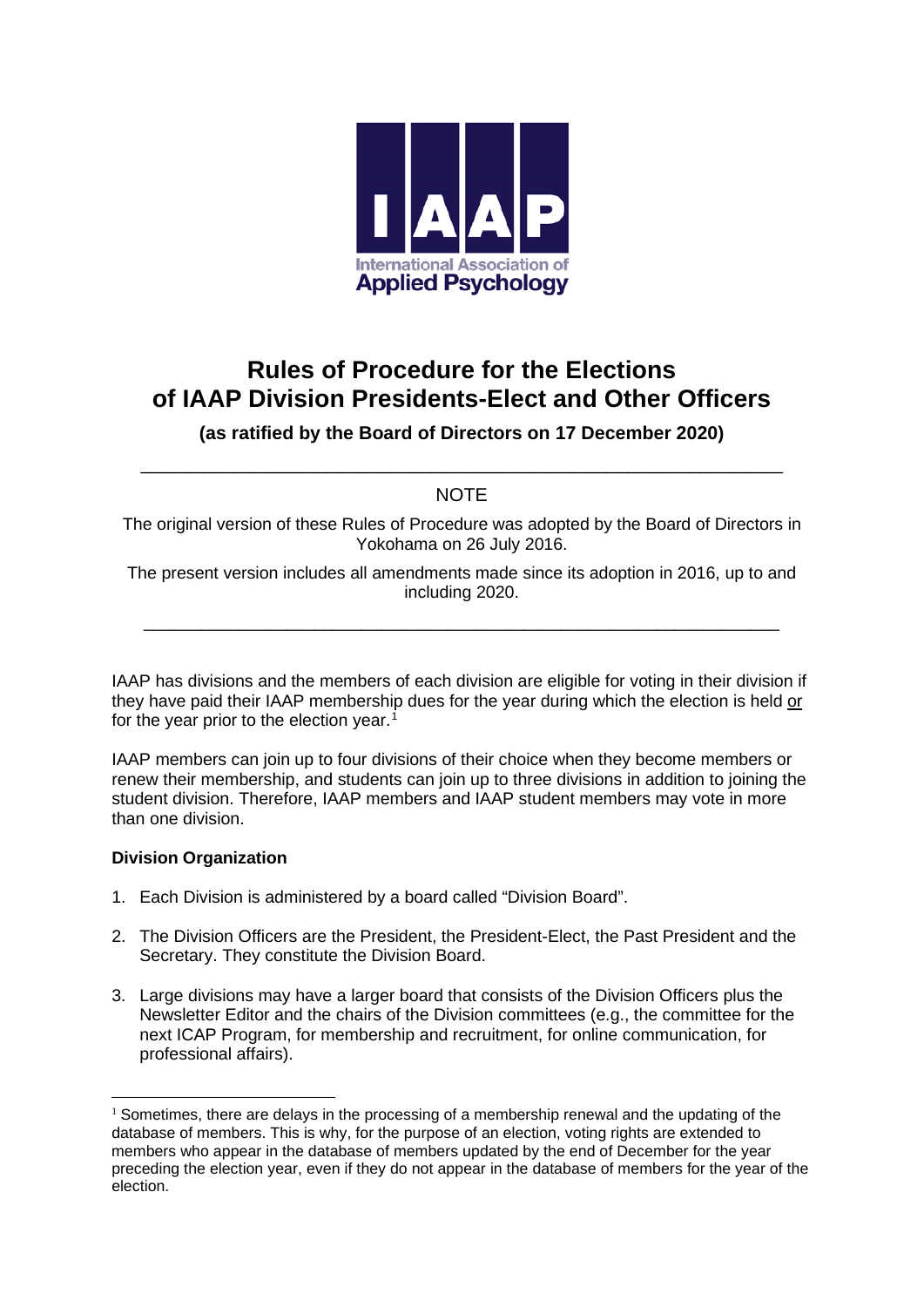- 4. Elections are held to fill the office of President-Elect. The President and the President-Elect shall not be nationals or residents of the same country at the time of the election.
- 5. The Secretary may be appointed by the President or elected.
- 6. The other positions (e.g., Newsletter Editor, chairs of Division committees) may be filled either by election or by appointment made by the President for his or her term in office.
- 7. The President, Past President, President-Elect and next ICAP Program Chairperson serve for one term in office. While none of them can be re-elected or re-appointed for a second term, all other members of the Division Board are eligible for re-election or reappointment once.
- 8. In accordance with the Constitution of IAAP, the terms of office for the Division Presidential Officers is as follows: Division Presidents and Presidents-Elect serve for 4 years; Division Past Presidents serve for 2 years. The term of office of Division Past Presidents ends 2 years after the end of the last International Congress of Applied Psychology (ICAP); the term of office of Division Presidents-Elect starts at the end of the ICAP to be held during the year they are elected Presidents-Elect, and ends 4 years later at the end of the next ICAP; the term of office of Division Presidents starts at the end of the term of office as Division Presidents-Elect, and ends 4 years later at the end of the next ICAP. The duration of the term of office for all other members of the Division Board is four years. It starts at the end of the International Congress of Applied Psychology (ICAP) and ends on the last day of the next ICAP. [1](#page-4-0)
- 9. In case of death, severe disability, unavailability, or inactivity of a Division president, the Division President-Elect will act as Division President. If there is no President-Elect, the IAAP Executive Committee will appoint a replacement, and whenever possible, will select a replacement from among the Officers of that division.

#### **Division Elections Committee**

- 10. The Past President and Secretary of each Division constitute the Division Elections Committee. It is chaired by the Past President and has power to co-opt.
- 11. If the Past President of the Division is unable or unavailable to chair the Elections Committee, the President of the Division will act as Chair of the Committee.
- 12. If the Secretary of the Division is unable or unavailable to serve as Secretary of the Elections Committee, one will be appointed by the Chair of the Division Elections Committee.
- 13. If there is no response from any of the presidential officers of a division after three reminders over a one-month period for holding an election, the Chair of the Elections Committee of IAAP will co-opt a member of the Division to conduct the election with Secretary of the Division.

#### **Call for Nominations**

14. As required in the Rules of Procedure of IAAP, candidates for Division President-Elect must be members "in good standing" with IAAP (i.e., members who appear in the database of members for the year of the election and the database of members updated by the end of December for the year preceding the year of the election). In addition, they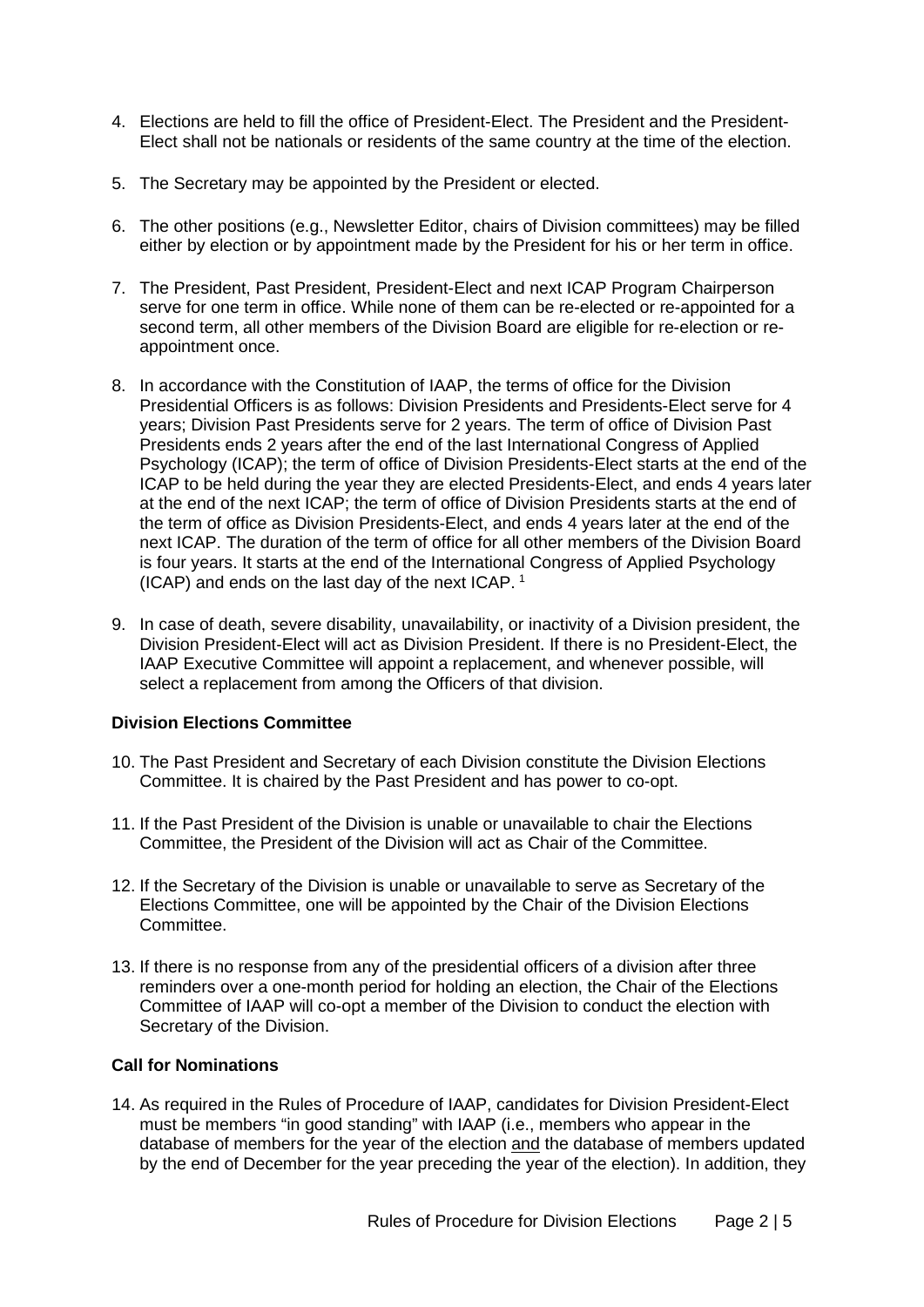must have been members of the division in which they run for President-Elect during the year preceding the election and the year during which the election takes place.

- 15. In the event that no one is nominated for the office of President-Elect during the nomination period, there will be a second call for nomination. This call will be open to any Division member who is willing to stand for nomination.
- 16. As required in the Rules of Procedure of IAAP, candidates for Division President-Elect must be nominated by a member of the division "in good standing" with IAAP (i.e., a member who appears in the database of members for the year of the election and the database of members updated by the end of December for the year preceding the year of the election). In addition, each nomination must be endorsed by at least one member of the division who is also "in good standing". Self-nomination or self-endorsement for Division President-Elect will not be accepted as a substitute for nomination or endorsement by another Division member.
- 17. Nominees will send to the Chair of the Elections Committee a letter of acceptance and willingness for serving as President-Elect during the given term, a one-page resume, and a brief statement (maximum: 800 words) in which they highlight their involvement in Division activities to date (e.g., journal, newsletter and previous ICAP), and intended activities as President.
- 18. Before submitting a slate of candidates to Division members for voting, the Secretary of the Division Elections Committee will verify the eligibility of each of the candidates (i.e., whether or not they meet the conditions for standing for election).
- 19. The resume and the statement of each candidate for President-Elect will be made available to Division members in the section of the IAAP website dealing with the elections.
- 20. PDF listing of the names and email addresses of the members of the Division will be posted in a members-only section of the Division's election website throughout the election cycle. The PDF file containing the listing will be created so as it can be opened and read only without possibility for downloading, copying or printing.
- 21. In the event that no one is nominated for the office of President-Elect during the nomination period, a second call for nominations will be launched. This call will be opened to any Division member who is willing to stand for nomination.

#### **Voting Process**

22. Elections will be held during the year of the ICAP in accordance with the calendar below:

• First call for nominations:

From January 5 until March 15: Call for nominations for President-Elect. From March 15 until March 30: Verification of eligibility of nominees and nominators by the Division Secretary.

If the Division Elections Committee receives more than one eligible nomination, there will be a vote.

If the Division Elections Committee receives only one eligible nomination, there will be a vote on the nomination to allow Division members to exercise their right to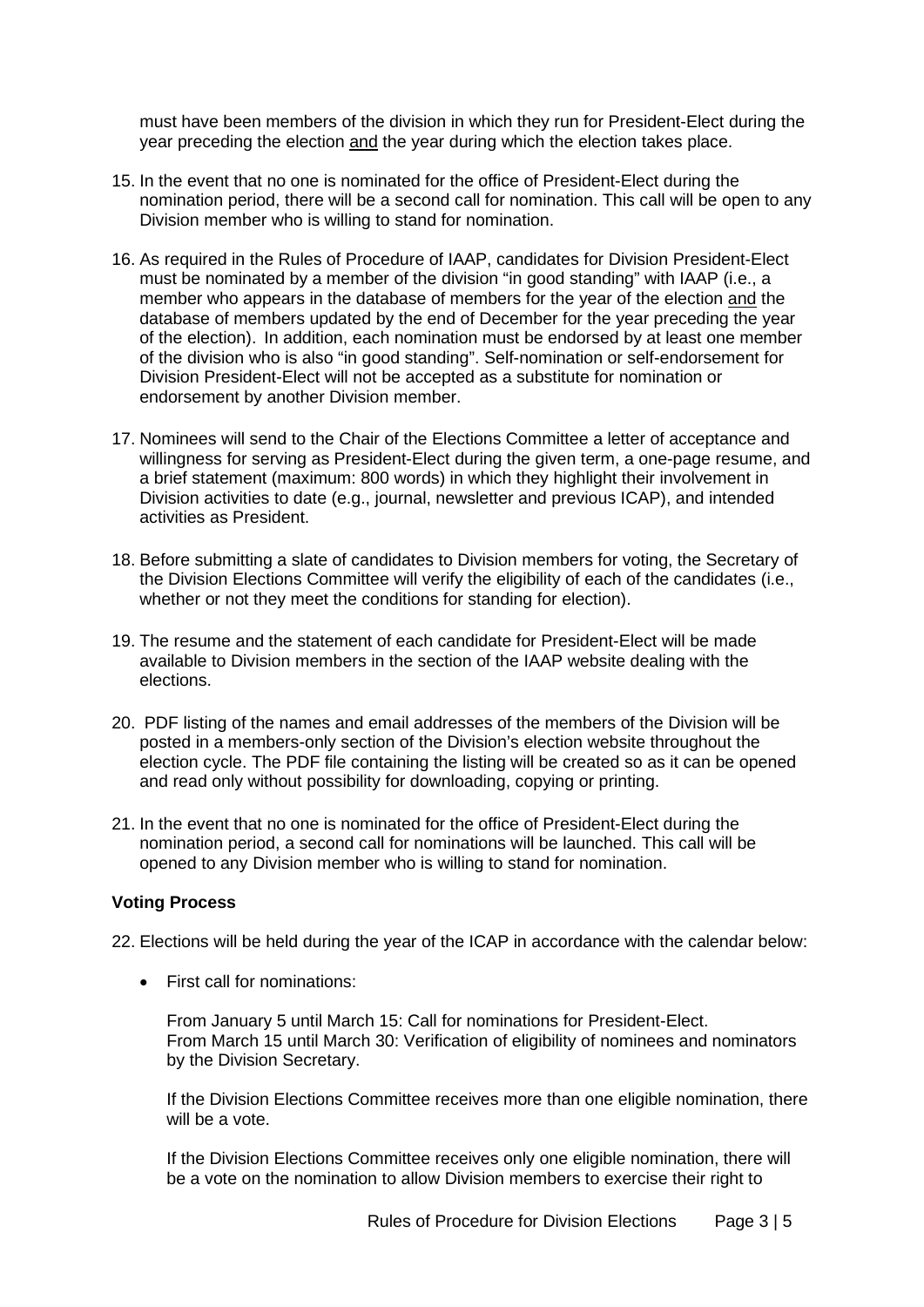choose who will lead the Division. A new call for nominations for President-Elect shall be launched if the candidate fails to obtain less than half of the total votes cast.

The voting period will begin on April 1<sup>st</sup> and end on April 30<sup>th</sup>.

• Second call for nominations:

If a division receives no nomination by the end of the nominating period (i.e., March  $15<sup>th</sup>$ ), the call for nominations will be extended until May  $1<sup>st</sup>$ .

From May 1<sup>st</sup> until May 15<sup>th</sup>: Verification of eligibility of nominees and nominators by the Division Secretary.

If the Division Elections Committee receives more than one eligible nomination during the extended call for nominations, there will be a vote.

If the Division Elections Committee receives only one eligible nomination during the extended call for nominations, there will be a vote on the nomination to allow Division members to exercise their right to choose who will lead the Division. A new call for nominations for President-Elect shall be launched if the candidate fails to obtain less than half of the total votes cast.

The voting period will begin on May  $15<sup>th</sup>$  and end on June  $15<sup>th</sup>$ .

- 23. The elections will be conducted electronically.
- 24. When there are more than two nominations for the position of President-Elect, the Hare Voting System[2](#page-3-0) will be used as the method of voting. Under this system, more commonly referred to as Instant-Runoff Voting or the Plurality with Elimination Method, each voter ranks the candidates in order of preference on a ballot; each ballot counts as exactly one vote for the highest-ranking candidate on that ballot that has not yet been eliminated from the race. If at the end of a count, no candidate has a majority, then the candidate with the fewest number of votes is eliminated, and the vote is recounted. This process continues until some candidate receives a majority. The candidate who receives a majority is declared "elected".
- 25. If no eligible nominee has been nominated by May 1<sup>st</sup>, one will be appointed by the IAAP Executive Committee following a recommendation from the Elections Committee of IAAP as soon as a suitable candidate for the position of President-Elect will have been identified. The period of time required to find a suitable candidate may extend beyond the closing of the impending ICAP.

#### **Announcing the Election Results and Follow Up**

26. The Secretary-General of the Association will be given the information about the results of the election as soon as the voting period has ended, and the Chair of the IAAP Elections Committee will announce the results to the candidates and the Board of Directors via e-mail as soon as they are known.

<span id="page-3-0"></span> $<sup>2</sup>$  As voting technique for the election, it is recommended here to use the Hare Voting System in which</sup> candidates are rank ordered. The Runoff Voting System, which has been used in the past by IAAP, consumes much time and effort, with no gain over the Hare System. Under the Runoff Voting System, voters select their preferred candidate. If one candidate reaches the election threshold (fifty percent of those casting ballots), this candidate is declared "elected". If not, the top two candidates are placed on a second ballot. Whoever receives the most votes following the second ballot is declared "elected".